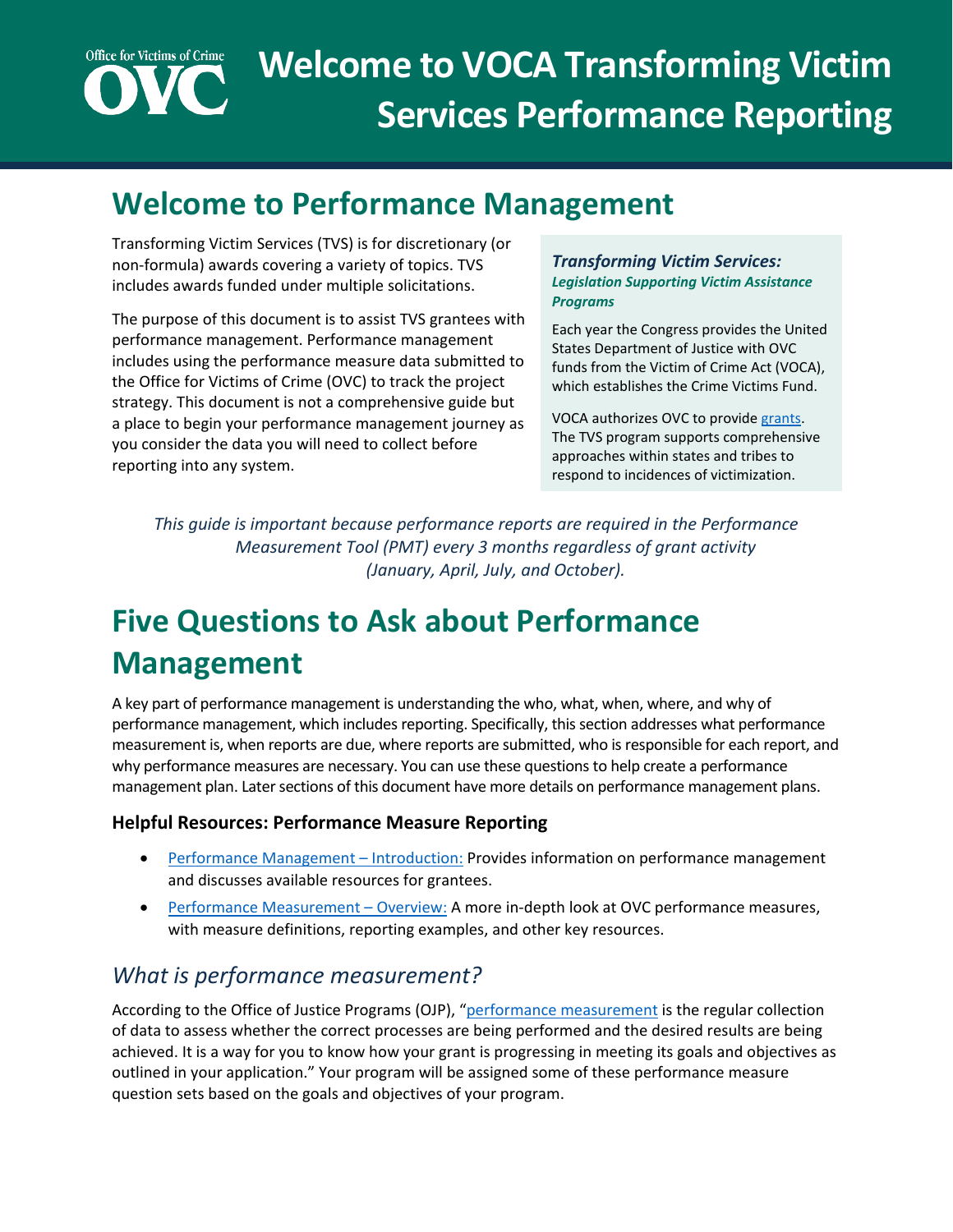#### **Possible OVC questions sets to guide the progression of your award**

| <b>Training</b>                   | <b>Technical Assistance</b> |
|-----------------------------------|-----------------------------|
| <b>Technology Development</b>     | <b>Data Gathering</b>       |
| <b>Collaborative Partnerships</b> | <b>Strategic Planning</b>   |
| <b>Victim Services</b>            |                             |

#### **Helpful Resources: Assigned Performance Measures**

- 1. [TVS Solicitation Map](https://ovc.ojp.gov/sites/g/files/xyckuh226/files/media/document/ovc-tvs-solicitation-map-2018-2020.pdf) displays the question sets assigned to each solicitation. Look for your award in the list then look at the assigned question sets for that award. Write down the question set names then open the TVS Performance Measures list referenced below.
- 2. [TVS Performance Measures](https://ovcpmt.ojp.gov/documents/TVS%20Questionnaire_Subgrantee%20Only%20Fillable%20PDF.pdf) lists all available OVC performance measures. Only read the pages for your assigned question sets. These are the performance measure questions you must answer quarterly.

### *When are reports due?*

Performance data are due in the PMT on a quarterly basis throughout the federal fiscal year. In January, new grantees report for October–December, even if there was no grant-funded activity.

|                                                  | <b>Quarterly Reporting in PMT</b>                                                                         |                                                         |  |
|--------------------------------------------------|-----------------------------------------------------------------------------------------------------------|---------------------------------------------------------|--|
| <b>Reporting Period</b><br>(Federal Fiscal Year) | <b>Data Required in PMT</b>                                                                               | <b>Upload to JustGrants</b>                             |  |
| October 1–December 31                            | Due January 30:<br>Performance Measures and<br><b>Narrative Questions</b>                                 | Yes<br>January 30                                       |  |
| January 1-March 31                               | Due April 30:<br><b>Performance Measures</b>                                                              | No.                                                     |  |
| April 1-June 30                                  | Due July 30:<br>Performance Measures and<br><b>Narrative Questions</b>                                    | <b>Yes</b><br>July 30                                   |  |
| July 1-September 30                              | Due October 30:<br><b>Performance Measures</b>                                                            | No                                                      |  |
| Last Reporting<br>Period of Award                | Due after end date of each award.<br>Performance Measures, Narrative<br>Questions, and Closeout Questions | Yes<br>120 Days After End of<br><b>Reporting Period</b> |  |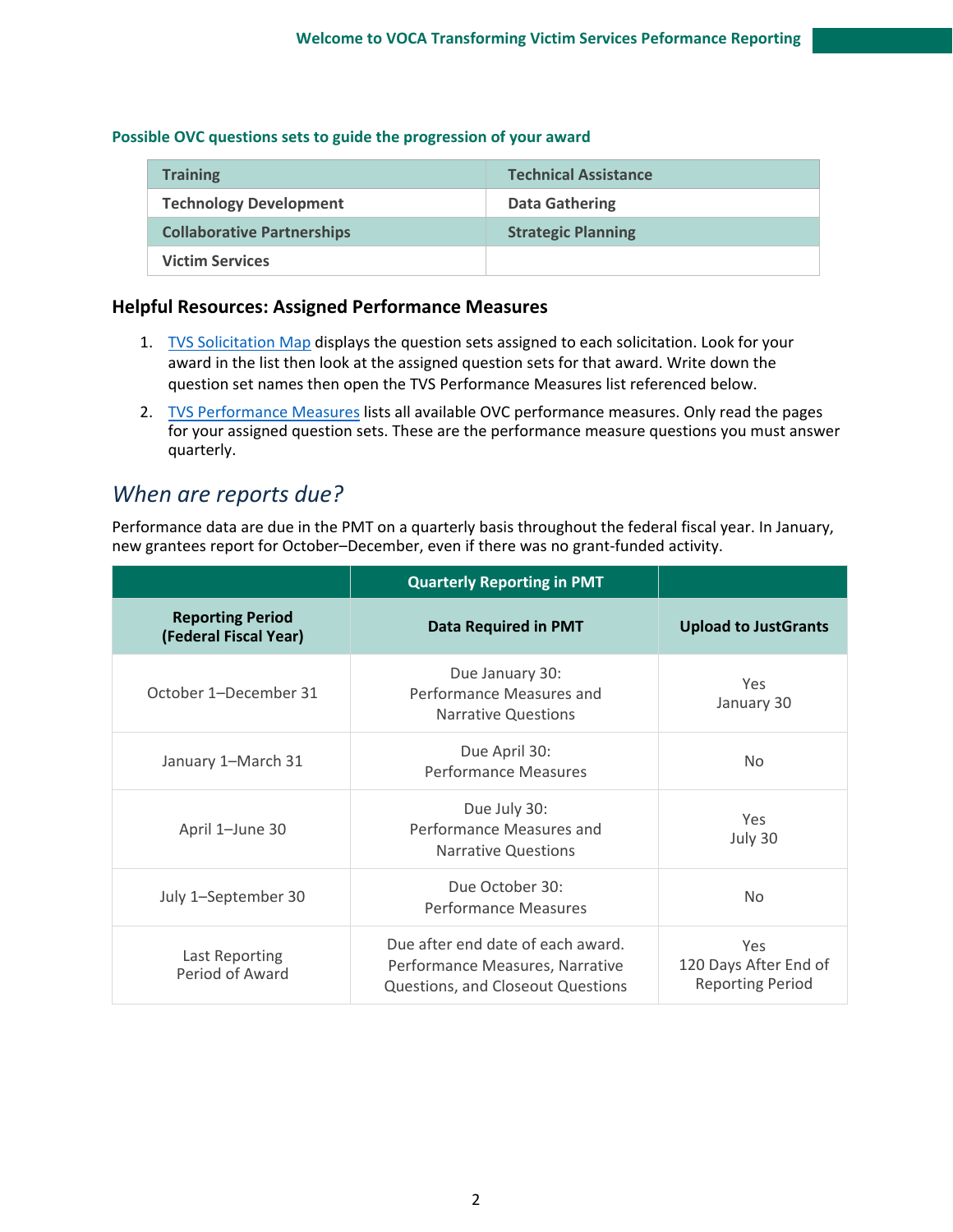### *Where are reports submitted?*

Performance reports are completed in two steps, quarterly data entry in the PMT and uploading the semiannual into the Justice Grants System (JustGrants).

Grantees are required to provide relevant data by submitting quarterly performance measure reports. The majority start with OVC's online [Performance Measurement Tool \(PMT\)](https://ovcpmt.ojp.gov/). To get started with the PMT, view the TVS grantee user trainin[g recorded webinar.](https://www.youtube.com/watch?v=fxAdHM6bXQk) Members of OVC's performance management team provide an overview of performance management, accessing the PMT system, entering quarterly performance measures, and generating the semiannual grantee report.

**NOTE:** Some grantees may report performance measure data in a different way, via a [PDF](https://ovc.ojp.gov/funding/performance-measures/reporting-performance-measures#76178)  [document or Excel](https://ovc.ojp.gov/funding/performance-measures/reporting-performance-measures#76178) spreadsheet, for example. Your grant manager or award solicitation will tell you to how and where to report. If your grant manager tells you not to report in the PMT, feel free to contact the PMT Helpdesk for more information.

#### **Helpful Resources: Submit a Performance Measure Report**

- TVS [PMT User Guide for Grantees](https://ovc.ojp.gov/sites/g/files/xyckuh226/files/media/document/tvs-performance-measurement-tool-user-guide.pdf) assists grantees in completing and submitting accurate reports
- [Performance Measurement Tool: TVS Grantee User Training](https://www.youtube.com/watch?v=fxAdHM6bXQk) provides guidance for reporting on the required performance measures

### *Who is responsible for each report?*

As a grantee, you are responsible to make sure reports are consistent, complete, and correct. Therefore, it is important to consider a performance management plan. More suggestions about how to create a plan are at the end of this guide. Your responsibilities include—

- Reviewing your organization's system to collect OVC performance measure data securely.
- Documenting internal processes on how you define each measure for the award program.
- Assigning a primary and secondary person responsible for reports.
- Understanding reporting requirements for the OVC systems.
- Setting up internal checks for usability of performance measure data in future funding applications or when reviewing OVC reports.

#### **Helpful Resources: Understanding Reporting Responsibilities**

- Performance Management [Roles, Responsibilities, and Measures:](https://youtu.be/g-1HxUzkiL8) This presentation covers various reporting roles and responsibilities, in addition to information on performance measures and performance measure reports.
- OVC and OJP Overview: These are links to trainings sometimes required by OVC, which are helpful for understanding how performance measure reports fit into managing an award.
	- o [Grantee Orientation Webinars: Putting the Pieces Together: 2019 OVC Grantee](https://ovc.ojp.gov/funding/managing-grants/grantee-orientation-webinars)  **[Orientation](https://ovc.ojp.gov/funding/managing-grants/grantee-orientation-webinars)**
	- o [OJP Financial Guide Training](https://www.ojp.gov/funding/financialguidedoj/overview)

#### *Grantee*

The direct primary grant recipient of funds from OVC.

#### *Subgrantee (or Subawardee)*

An entity that receives a portion of the grantee's award (through a formal subaward agreement) for the purpose of implementing a portion of the grantee's federal grant program.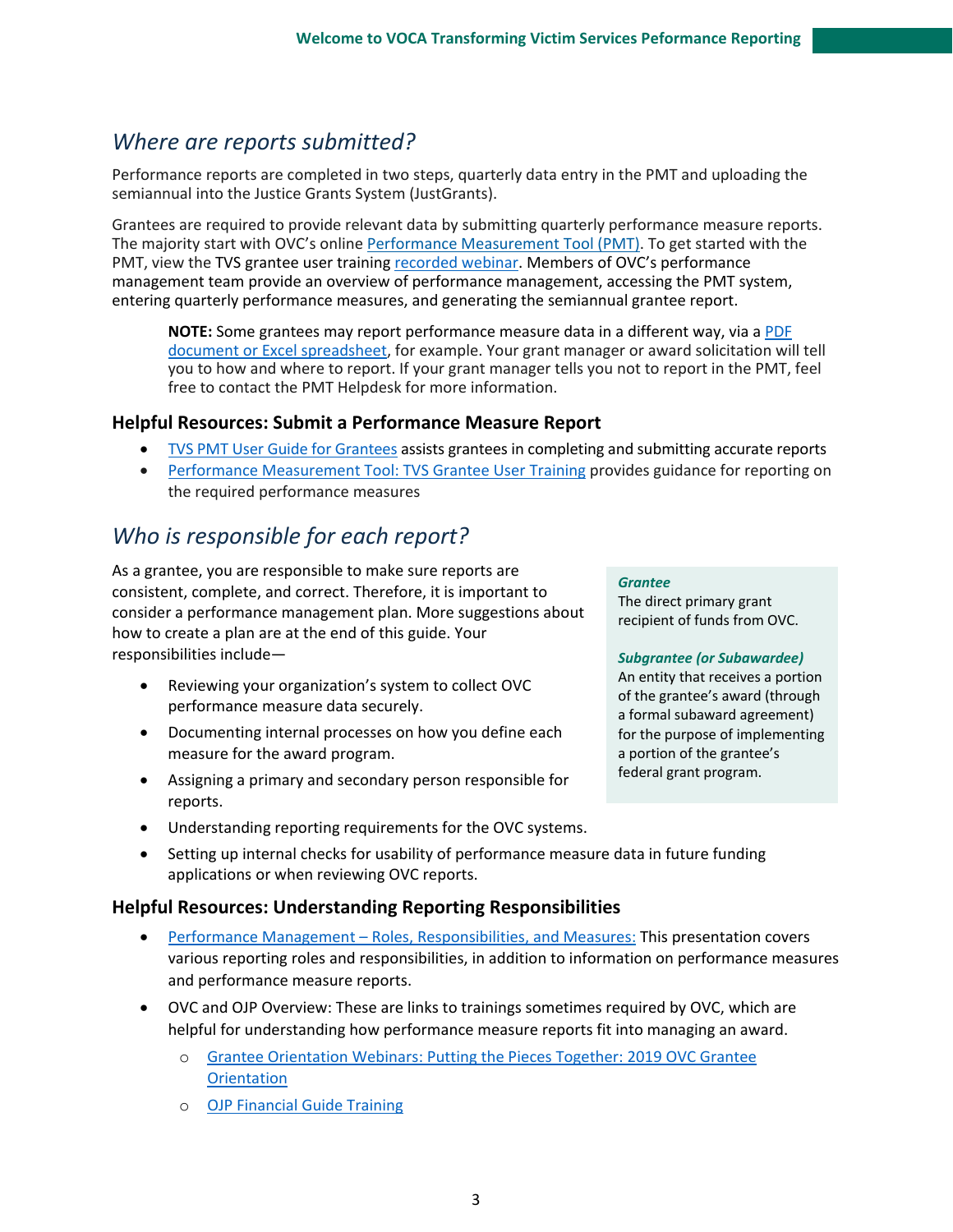### *Why are performance measures necessary?*

[OVC expects all grantees \(and applicable subgrantees\)](https://ovcpmt.ojp.gov/documents/Victim%20Assistance%20-%20Subgrantee%20Data%20Report%20-%20June%202017.pdf) to collect and report performance measure data for activities supported by the award. OVC uses your performance data reports to demonstrate the impact of federal funding to Congress, the White House, and the general public.

### *Record Your OVC Award Information*

| Save information about the award in this document for future use. |                                                                              |
|-------------------------------------------------------------------|------------------------------------------------------------------------------|
| <b>Grantee Entity Name</b>                                        | (Type organization name here)                                                |
| Award Number and Solicitation                                     | (Type the award number assigned by JustGrants<br>and solicitation name here) |
| <b>Grant Award Administrator</b>                                  | (Type primary point of contact name(s) here)                                 |
| Reporting Schedule for this Award                                 | Prime: quarterly and semiannually<br>Subgrantee: semiannually only           |

#### **Choose the performance measure question sets that are assigned to this award.**

| <b>Training</b>                   | <b>Technical Assistance</b> |
|-----------------------------------|-----------------------------|
| <b>Technology Development</b>     | Data Gathering              |
| <b>Collaborative Partnerships</b> | <b>Strategic Planning</b>   |
| <b>Victim Services</b>            |                             |

### *Optional Other Award Information*

Does your agency have more than one OVC award?

#### **Save information about the award in this document for future use.**

| Reporting Schedule for this Award | Prime: Quarterly and semiannually<br>Subgrantee: Semiannually Only           |
|-----------------------------------|------------------------------------------------------------------------------|
| <b>Grant Award Administrator</b>  | (Type primary point of contact name(s) here)                                 |
| Award Number and Solicitation     | (Type the award number assigned by JustGrants<br>and solicitation name here) |
| <b>Grantee Entity Name</b>        | (Type organization name here)                                                |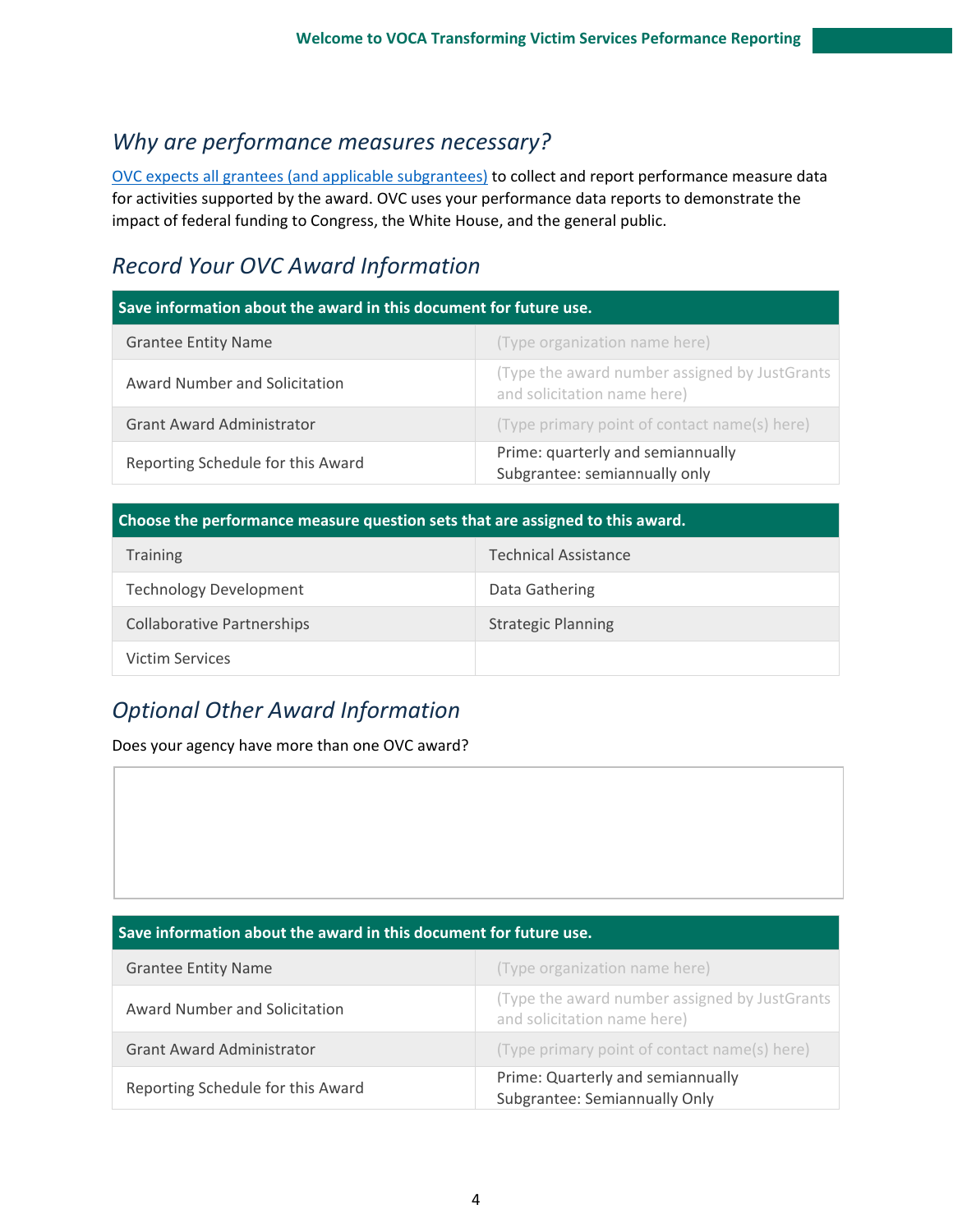# **A Word about Multiple Awards**

When an agency or organization provides services to clients that are funded by multiple awards, carefully define the deliverables and choose relevant services for each award to prevent reporting duplicate performance measure data.

Many grantees also have state funded Victims of Crime Act (VOCA) awards where the performance measure reporting guidance is very similar. Feel free to reach out to your grant manager and the OVC performance management team to discuss how to report on multiple OVC awards.

# **Reports: Time to Get Started**

OVC performance measures are grouped into question sets. Grantees may report on one, several, or all of the [performance measure question sets.](https://ovc.ojp.gov/sites/g/files/xyckuh226/files/media/document/tvs-performance-measures-questionnaire.pdf) You can locate the question sets assigned to your award by OVC in the [TVS](https://ovc.ojp.gov/sites/g/files/xyckuh226/files/media/document/ovc-tvs-solicitation-map-2018-2020.pdf)  [Award Solicitation Map.](https://ovc.ojp.gov/sites/g/files/xyckuh226/files/media/document/ovc-tvs-solicitation-map-2018-2020.pdf)

Your goal is to make sure that performance measure reports match the data you keep on file at your agency, and that it is reported the same way each quarter. Checking a report before submitting saves you from having to correct it later.

In the next few pages, you will find the following:

- Performance measure question sets.
- "Consider this" sections. These includes tips and tricks that illustrate best practices for checking your performance measure data for accuracy and consistency. These are high-level, key points to consider rather than comprehensive lists.

#### *Baseline*

Baseline questions are meant to gather information about activities that occurred before the award started and are only answered in the first reporting period.

Baseline data often comes out of the proposal your organization wrote. Data reported are an estimation of what you will do over the life of the award. For example, "As of today, how many trainings do you plan to conduct during the project period of performance?"

# **Reports: Grant Activity**

The first two questions of every OVC performance report are the same each quarter. The first question asks if this quarter is the last reporting period of the award. The second question asks if there was grant activity during the reporting period. Grant activity is defined as any proposed activity in the OVCapproved grant application that is implemented or executed with OVC grant funds. If there was no grant activity, an explanation is required.

### I. *Performance Measure Question Set: Training*

Training measures capture information about training activities that occurred during the reporting period. These measures are designed to understand how the training recipients' knowledge and skills were enhanced, based on specified learning objectives and training curriculums. The baseline questions estimate the number of training hours provided during the quarter prior to the start of the grant program.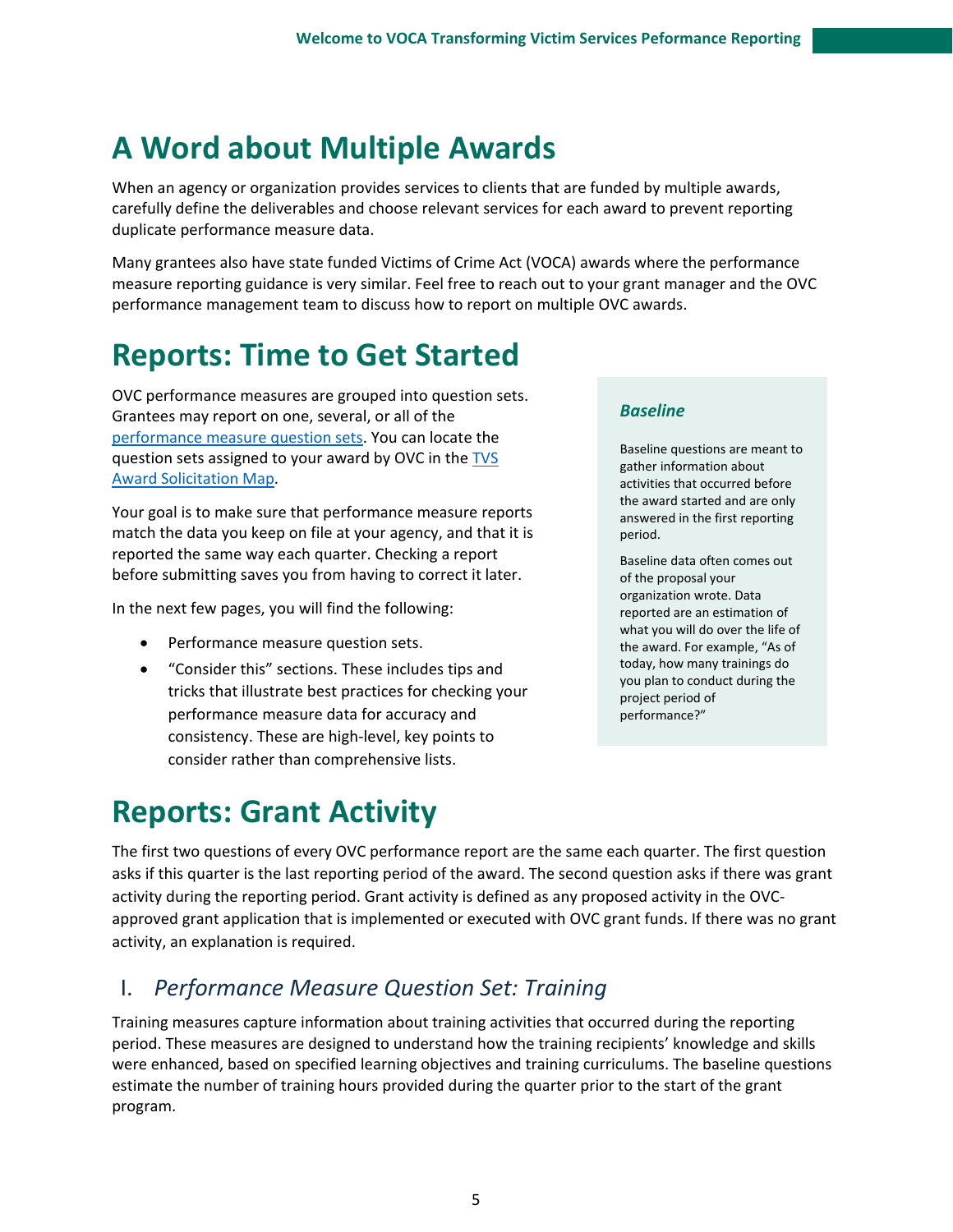

Before saving and submitting a report, stop and review the data entered into the reporting platform. The tips, questions, and examples below will help you validate your data.

#### **Questions about trainings scheduled, conducted and registrants:**

- Are the number of hours of training reasonable (i.e., are the number of hours of training delivered feasible, 24 vs. 2,400 hours)?
- Is the training online or in-person and how does that change the definition for "attended" or "completed?"
	- o Consider reporting every quarter if a training is posted online or to a learning management system.
	- o Participants who attended or completed a training may change if the training is self-paced or online rather than in person. If you are unsure about how to determine this figure, consider reviewing the number of participants who completed the training and received a certification of completion.

#### *Validation*

A way to manually check for general reasonableness, errors, or stated issues. Grantees must check and validate their own data and their subgrantee data. Grantees must contact subgrantees with questions related to clarification or confirmation of data.

- o Hours of training delivered is the number of hours conducted by training instructors or hours accessed via online learning systems.
- $\circ$  If your courses are defined as "self-paced," the number of hours delivered may change if the training platform asks a learner to listen to each module or complete a knowledge check. In some instances, you may need to estimate the length of a training course.

#### **Questions about post-training surveys:**

- Check: Do the responses to post-training feedback surveys exceed the number of training participants?
- OVC does not currently provide a specific feedback form. The feedback or evaluation form should include questions that can determine whether participants
	- o Increased their knowledge as a result of the training.
	- o Plan to implement the knowledge gained after the training event.
	- o Experienced overall satisfaction with the training delivered.

# II. *Performance Measure Question Set: Technical Assistance and Training and/or Technical Assistance Activities – Shared (A)*

Technical assistance (TA) often focuses on building the capacity of the recipient to improve service delivery, program implementation, or coordination. Baseline questions estimate the number of new training and technical assistance (TTA) materials to be developed as a result of grant funding. Each quarter, you will report data related to a variety of questions such as the number of TA requests received and completed, feedback from surveys collected, and the number and types of trainings completed.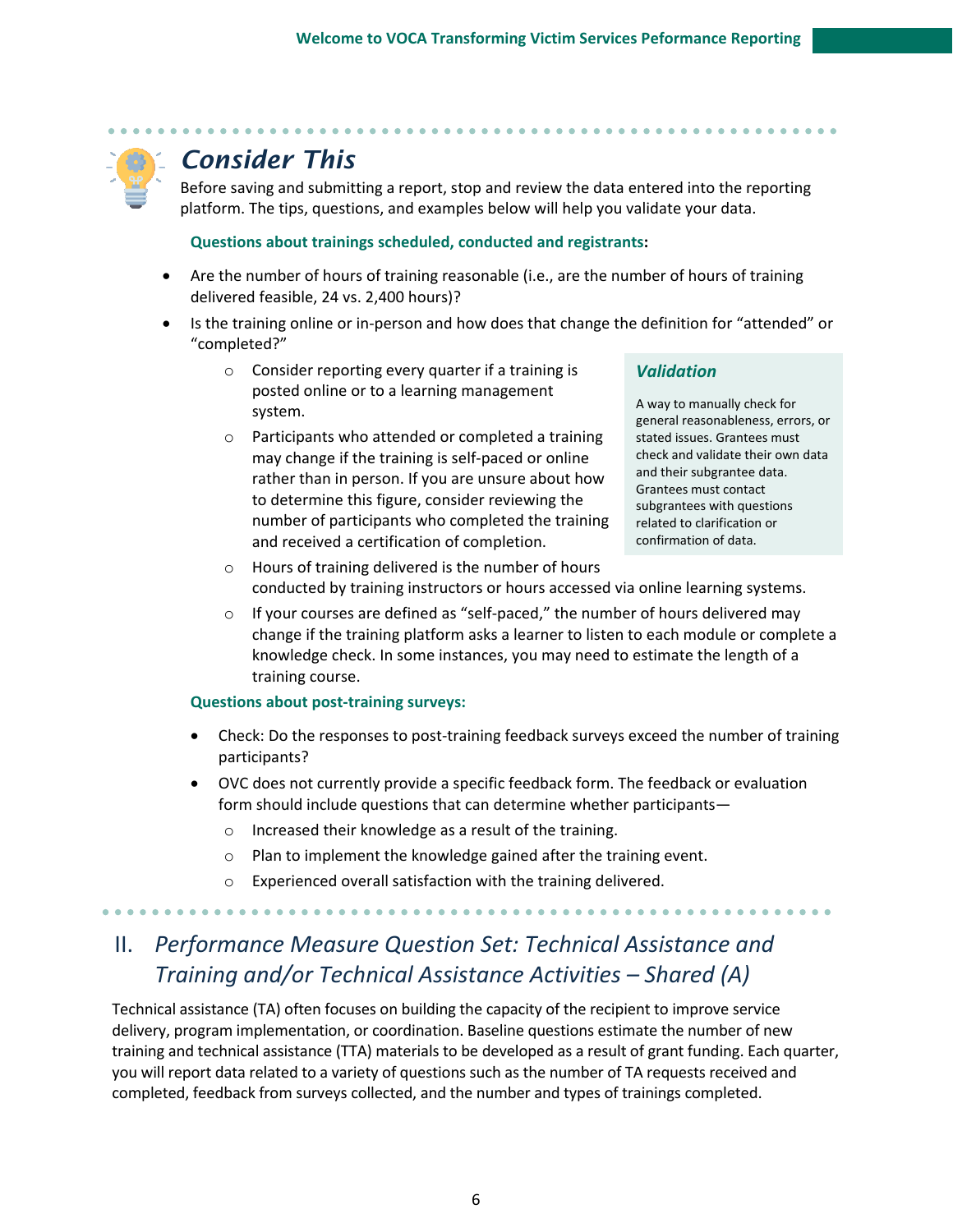

Before saving and submitting a report, stop and review the data entered to the reporting platform. The following tips, questions, and examples will help you validate your data.

#### **Questions about Technical Assistance and/or Training and Technical Assistance Activities – Shared (A) in a specific quarter:**

- Review the number of TA materials developed to ensure that materials were not double counted across quarters.
- Were descriptions of the TA materials developed during the previous 6-month period included in the semiannual narrative questions?

#### **Questions about Technical Assistance recipients in a specific quarter:**

- TA requests are considered complete when the requestor's needs have been met or satisfied. Grantees should aim to document the completion of TA requests. This could include an email from the requestor or notes from a phone conversation with the requestor indicating that they need no further support related to the initial request.
- TA Feedback Surveys OVC does not have a standard TA feedback form; however, surveys should include questions that can determine whether participants:
	- o Increased their knowledge as a result of TA.
	- o Plan to implement the knowledge gained as a result of TA.
	- o Experienced overall satisfaction with the TA delivered.

#### **Helpful Resources: Understanding Technical Assistance**

The [TVS Reporting on Partnerships and TTA Activities](https://www.youtube.com/watch?v=6qKhqN5D3jE) webinar helps grantees develop a common understanding of performance management versus performance measures; discusses reporting on partnerships, training, and TA; and highlights how semiannual narrative responses can tell the story of your data.

Performance Measure Question Set: Technology Development

Technology development activities have three goals—

- 1. Provide support for improved assistance to victims.
- 2. Enhance the state's access to technology.
- 3. Efficiently help victims navigate the criminal justice system and connect with victim-centered services.

Baseline questions ask about the type(s) of technology being developed or enhanced. Each quarter, you will report data related to a variety of questions such as system-level information technology improvements, the number of staff trained and using improved technology, victim intakes/applications using new technology, and average wait or response times.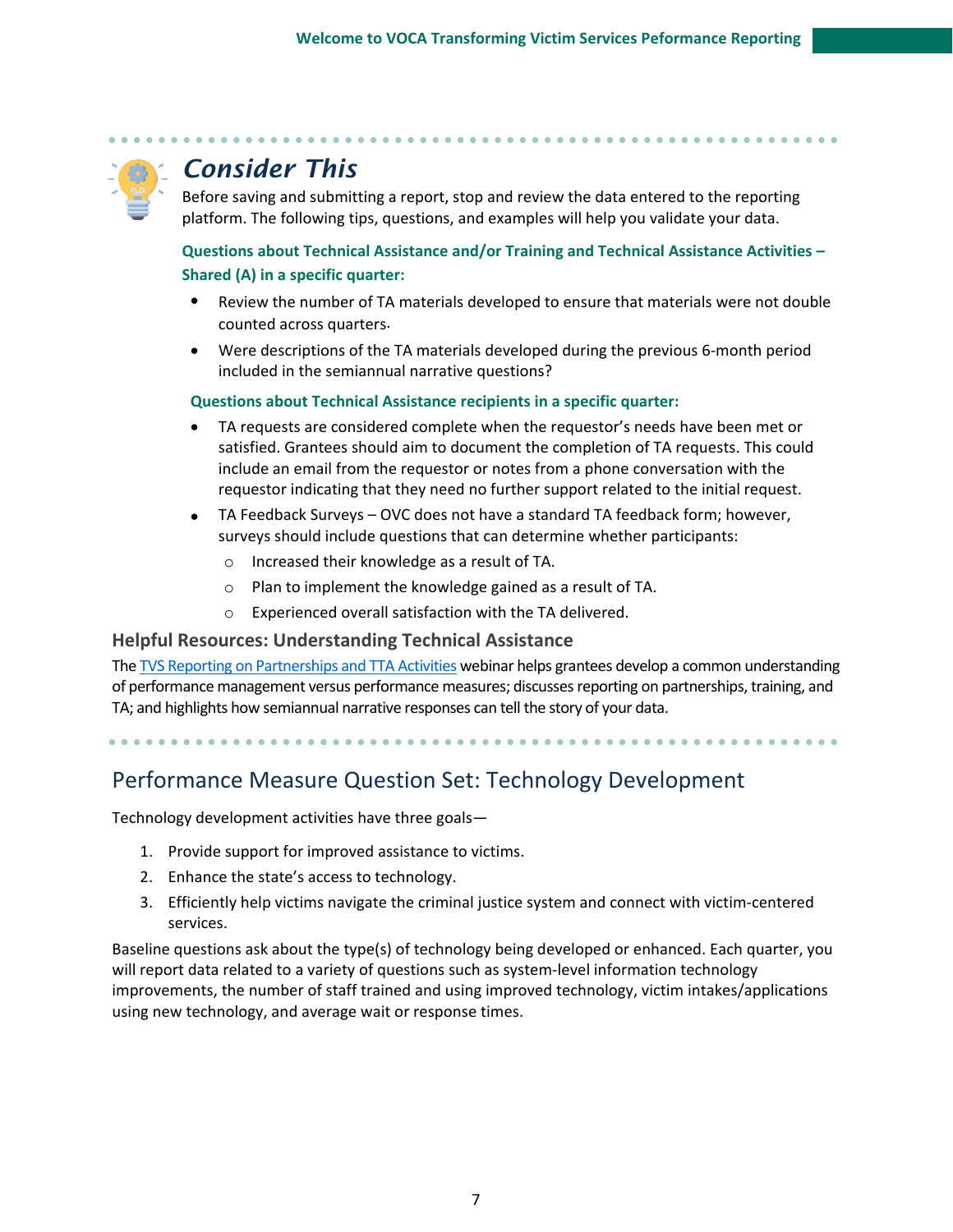

Before saving and submitting a report, stop and review the data entered to the reporting platform. The following tips, questions, and examples will help you validate your data.

#### **Questions about technology development baselines:**

- Define service levels and a definition for "system" to better understand what technology is developed and updated under your award. For example,
	- o Is a system improvement launched or deployed when one part goes live or the entirety of the system?
	- o Will "wait time" include hold time, average speed of answer, or both?

#### **Questions on technology development measures in a specific quarter:**

- Determine the "as-of date" for when system improvements launch and whether it relates to the contact types reported during the current reporting period.
	- $\circ$  The date is important because after a system or partial system improvements "launch," there are additional performance measures to answer.
- Verify the same or new "as-of date" to continue to report a previously deployed system improvement.
- A "contact" is one instance of an individual reaching out to your organization for information or services. Individuals may contact your organization by visiting your website, making a phone call, sending a text message, or via instant message or virtual chat.
- Grantees are not expected to count the number of unique individuals who make contact; rather count the number of times that your organization was contacted. One individual may make several contacts.

### III. Performance Measure Question Set: Data Gathering

The goal of data gathering is to produce and disseminate information resources, including literature searches, needs assessments, gap analyses, and reports that support improvements in delivery of services to crime victims.

Baseline questions ask for the number of data-gathering initiatives planned for the project period. Data gathering initiatives include literature searches/reviews, needs assessments, gap analyses, and reports. Each quarter, you will report data on the number of data-gathering initiatives completed and the number of information resources disseminated.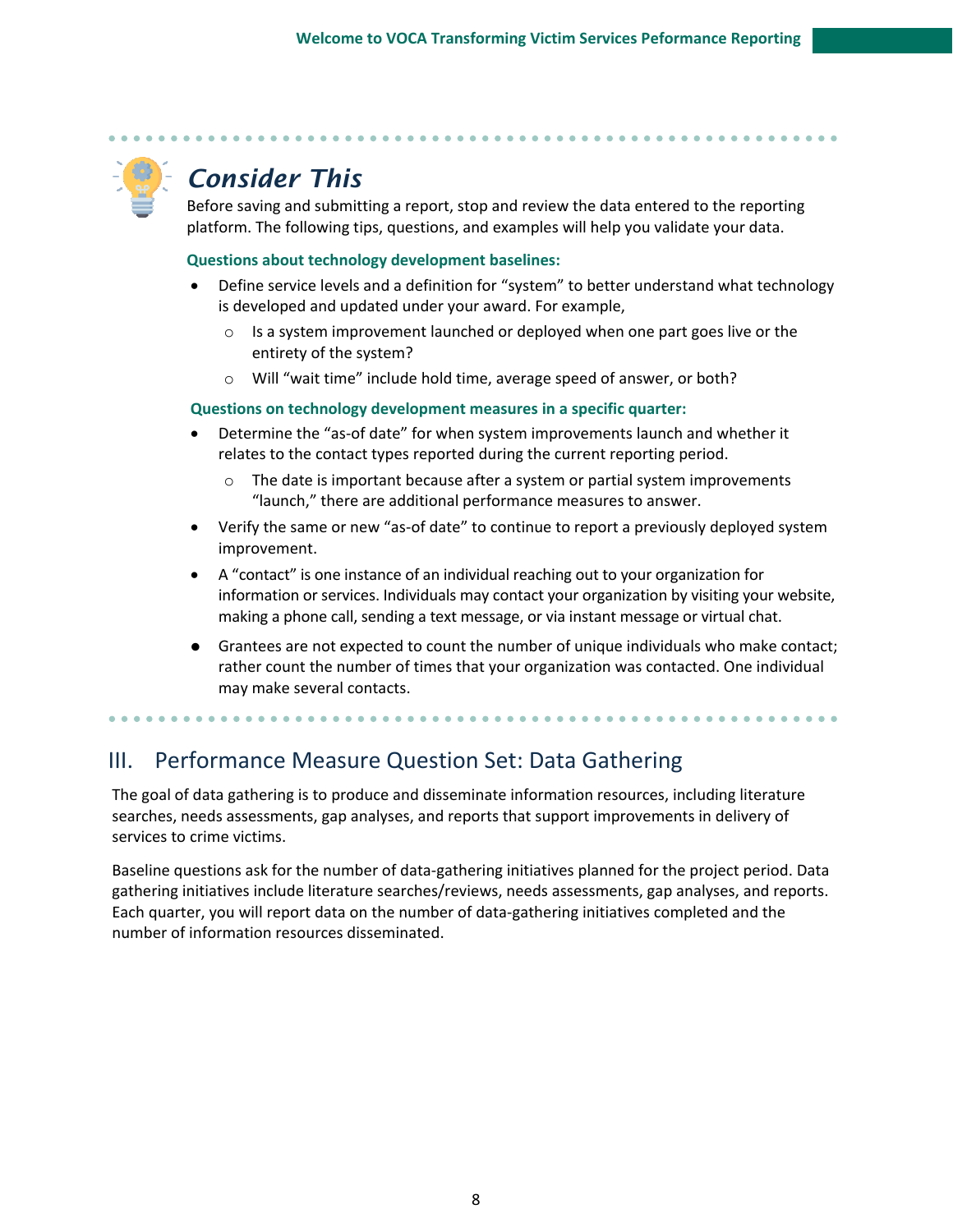

Before saving and submitting a report, stop and review the data entered to the reporting platform. The following tips, questions, and examples will help you validate your data.

#### **Questions about data gathering baselines:**

• Before reporting, clearly define the data gathering and research activities that you expect to engage in during the project period.

#### **Questions about data gathering measures in a specific quarter:**

- "Completed" means that data collection is finished and, if applicable, the report has been approved.
- Review the number of resources disseminated. This number should reflect individual resources, not the number of copies of a resource, that were disseminated (e.g., if **10** copies of **one** toolkit were disseminated, then you should report that as **one** resource disseminated).
- On a semiannual basis, consider the progress that has been made toward each data gathering initiative. Are you on track, why or why not?

# IV. Performance Measure Question Sets: Collaborative Partnerships and Partnerships (B)

Collaborative partnership measures how your organization supports the development of large scope TTA, demonstration projects, multimedia publications, and/or initiatives through collaboration with other government and non-profit agencies.

Baseline questions ask about the number of organizations or agencies participating in the initiative prior to grant funding. Each quarter, you will report data such as the number of organizations involved as a result of grant funding (i.e., subgrantees), the total number of agencies involved, new formalized collaboration agreements, and the engagement of evidence-based practices.

# *Consider This*

Before saving and submitting a report, stop and review the data entered to the reporting platform. The following tips, questions, and examples will help you validate your data.

#### **Questions about partnership baselines:**

• Track the number of organizations that were part of the initiative or similar work prior to grant funding.

#### **Questions about collaborative partnership measures in a specific quarter:**

Partners should be counted on an organizational level, regardless of the number of individual staff that participate through an organization.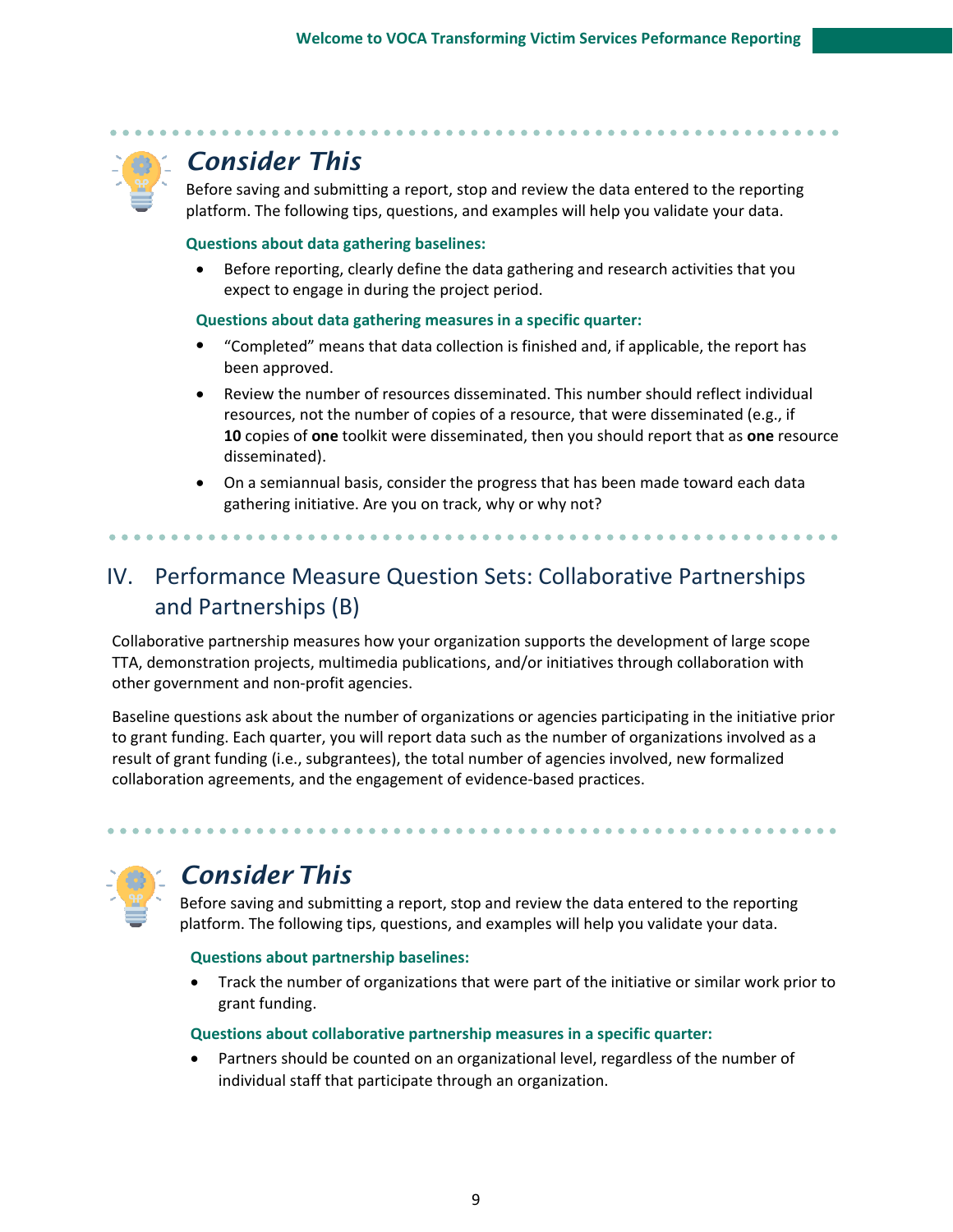- Check the semiannual narrative to ensure that noteworthy increases or decreases in the number of partnerships are explained.
- If an organization receives a portion of grant funds (i.e., as a subgrantee), they must report on the same measures as the grantee.

**Questions about partnership (B) measures in a specific quarter:**

- Grantees must define an "active partner" and use the same definition each quarter. For example,
	- o A partner agency is considered "active" if they provide input and/or feedback on grant activities or direction.
- Review ratings of partner organizations from previous quarterly reports to analyze changes in activity levels.
- Formalized agreements are signed by heads of organizations with the authority to commit resources (i.e., time, dollars, staff, and facilities). Examples include memoranda of understanding, tribal resolutions, or subgrants.
- Grantees must review and validate performance measure data from any organizations that receive a portion of grant award funds (i.e., subgrantees). Subgrantees should complete and submit their performance measure reports ahead of OVC reporting deadlines to ensure that the grantee has sufficient time to conduct a review.

#### **Helpful Resources: Understanding Partnerships**

The TVS [Reporting on Partnerships and TTA](https://ovc.ojp.gov/funding/performance-measures/transforming-victim-services#1qrli) Activities webinar helps grantees develop a common understanding of performance management versus performance measures; discusses reporting on partnerships, training, and TA; and highlights how semiannual narrative responses can tell the story of your data.

# V. *Performance Measure Question Sets: Strategic Planning and Planning Activities, Policy and Procedural Changes (C*)

Strategic planning measures quantify grant project initiatives and deliverables. Examples of project initiatives include community awareness campaigns, training efforts, and the development and deployment of new technology. Deliverables may include reports, websites, tools, training events, or other outputs. Baseline questions ask for initiatives and deliverables planned for the project period of performance.

Each quarter, you will report data related project initiatives and planning activities completed, as well as project deliverables implemented during the reporting period.

*Remember* grantees should only report data on activities supported by your OVC award.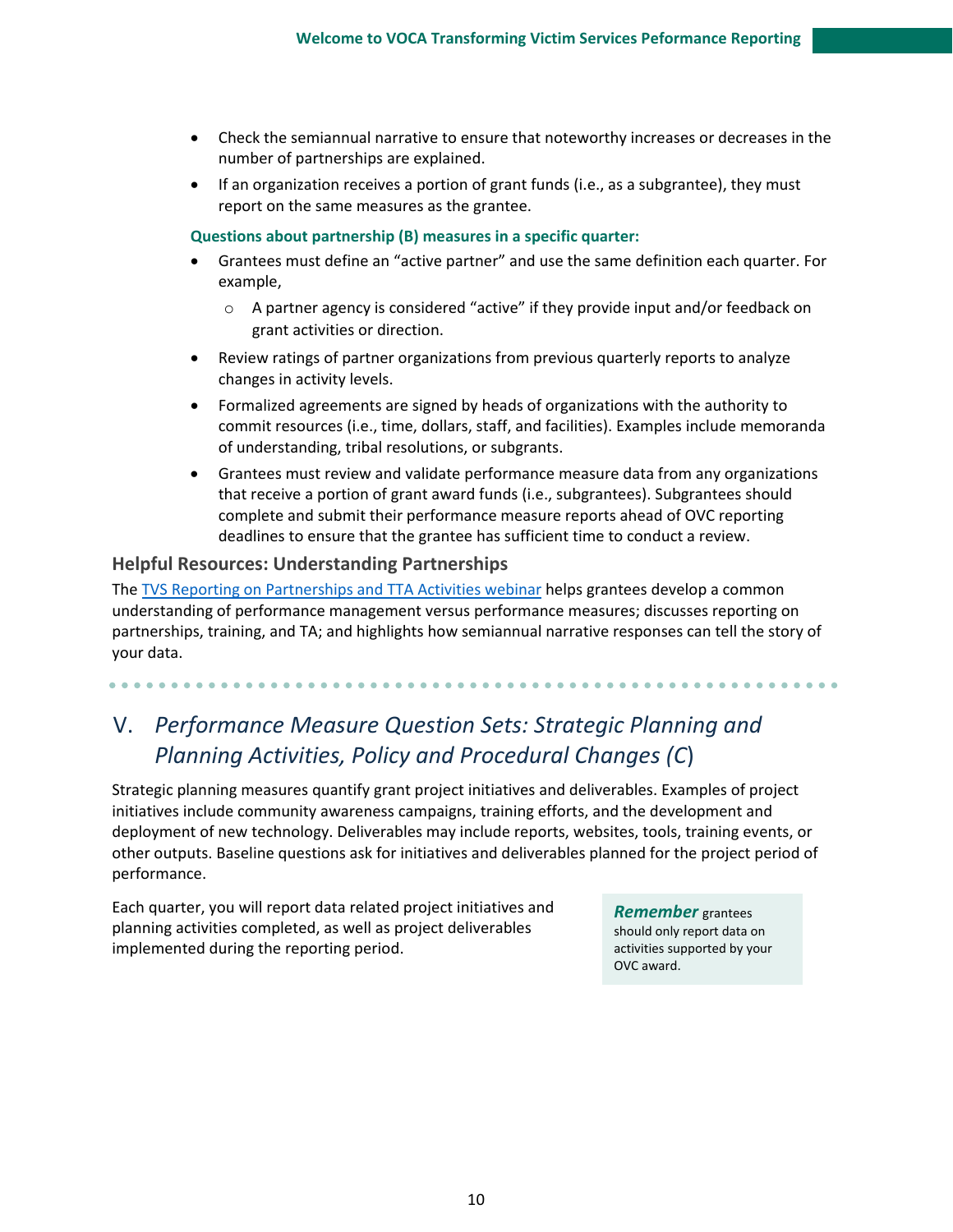

Before saving and submitting a report, stop and review the data entered into the reporting platform. The following tips, questions, and examples will help you validate your data.

#### **Questions about strategic planning baseline questions:**

• Start with the award goals and objectives from the solicitation or your agency's proposal to estimate initiatives or deliverables for the grant period of performance.

#### **Questions about strategic planning measures in a specific quarter:**

- Report initiatives and deliverables **once** in the quarter they are fully completed.
- Define initiatives or deliverables based on objectives from the solicitation or your agency's goals outlined in your proposal. Ensure you use the same definitions each quarter. For example,
	- $\circ$  One community awareness campaign may include mailing information fliers, posting public service advertisements at bus stops, and hosting an exhibition at a community fair; however, this campaign would be reported as one initiative.

#### **Questions about planning activities, policy and procedure changes measures in a specific quarter:**

- Define "planning activities." Consider including applicable team meetings or check-ins with a subgrantee. Think strategically about which meetings (whether internal and external) focus on award activities.
- A policy is a plan or specific course of action that guides the general goals and directives of programs or organizations.
- A procedure is an established or correct method of doing something.

# VI. *Performance Measure Question Set: Victim Services*

Victim services measures inquire about the services provided to individuals who were victims of crime. Clearly define the service(s) provided through your specific TVS award. There are no baseline questions for this question set. Each quarter, you will report data on the number of individuals served, selfreported demographic information, victimizations, and the provision of services.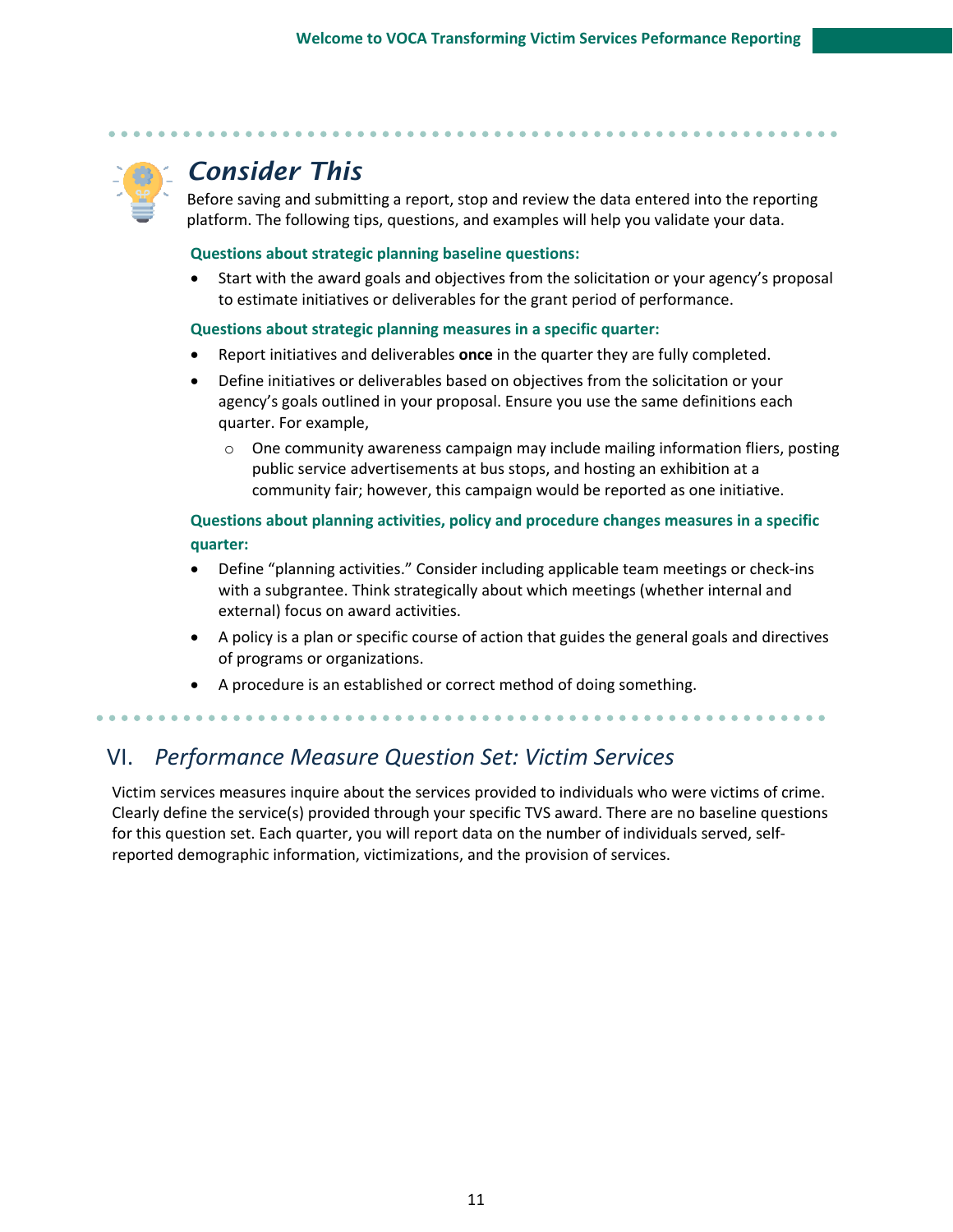

Before saving and submitting a report, stop and review the data entered into the reporting platform. The following tips, questions, and examples will help you validate your data.

• Grantees must define who will be served or what services will be provided under this grant award, especially if they have multiple OVC awards.

### *Victim Services Validation*

Use the three key performance measures (total individuals served, anonymous contacts, and new individuals) to validate the other measures in this section.

Be careful to include in the totals those who received services that quarter. You may know about a client, but it may not mean you report on them each quarter.

- Each of the following performance measures should be an unduplicated count, regardless of the number of services they received or victimization types
	- o All individuals who received services during the reporting period.
	- New individuals served during the reporting period. This includes any individual who received services for the first time from the organization with grant funds, even if that person is already a known client.
- Anonymous contacts is an independent measure, it should not overlap with the total number of individuals served. Individuals should be reported as anonymous contacts if their individuality cannot be established. For example, individuals served via chat rooms, hotlines, or victim notification services.
- In the first quarter of the award, all individuals served should be reported as new.
- Individuals served may include both primary and secondary victims (e.g., child and caregiver).
- If you cannot track new victims, then no demographic data should be reported.

### *Current Quarter Reporting: Demographics for New Individuals Only*

- Not Reported Grantee collects demographic data, but the victim did not provide it.
- Not Tracked Grantee is unable to collect the data during the reporting period. The grantee should try to track and submit the data as requested, as soon as possible.
- Gender Identity Self-reported by the individual receiving services. If an individual's gender identity is not listed, use the "Other" category, and enter gender identity disclosed in the explanation box.
- Race/Ethnicity Self-reported by the individual receiving services. Individuals who self-report in more than one category should be reported in the "Multiple Races" category.
- Age Self-reported by the individual receiving service. This should reflect the individual's age at the time of the crime/victimization.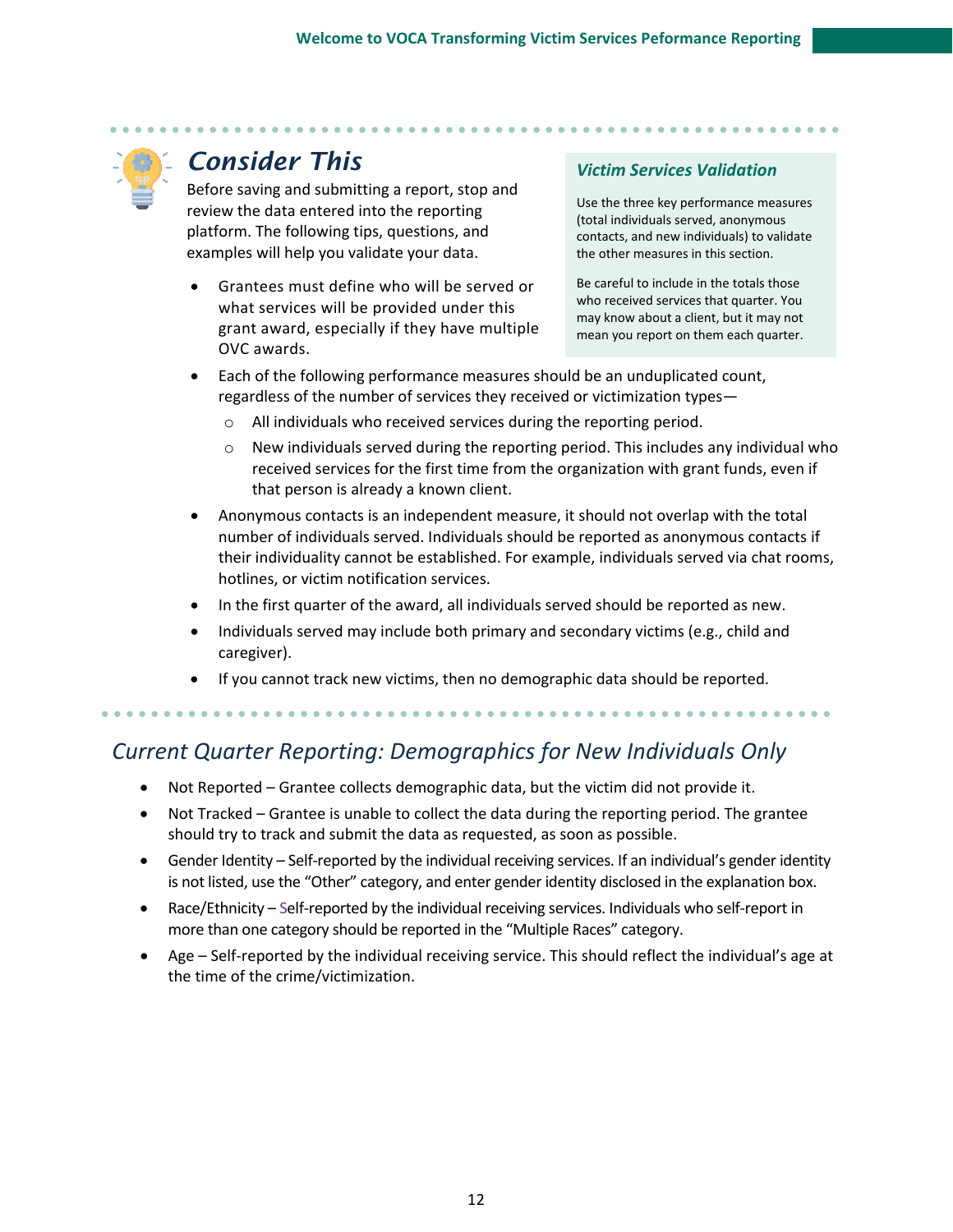Before saving and submitting a report, stop and review the data entered into the reporting platform. The following tips, questions, and examples will help you validate your data.

- Each demographic total (i.e., gender identity, race/ethnicity, and age) should equal new individuals served that quarter.
- If demographic data are not tracked, do you have a plan in place to eventually track demographics?
- The purpose or goal of collecting demographic data for victims by age is to understand the age that the individual was victimized, not when they requested or received services.

### *Victimization Types for All Individuals Served*

OVC guidance is subgrantees must collect and report these performance measures for all individuals served during the reporting period.

- **Individuals who received services based on a victimization type**: Victimization types are not meant to reflect formal legal definitions defined by statute in a jurisdiction. Use "Other" only when no other type of victimization can apply.
- **Hate crime – racial/religious/gender/sexual orientation/other**: If a number greater than zero (0) is tracked, an explanation is required.

#### *Victimization Definitions*

Fo[r a full list and](https://ovc.ojp.gov/sites/g/files/xyckuh226/files/media/document/ovc-performance-measure-dictionary-terminology-resource-winter-2020.pdf) more information on victimization types, see the [Performance](https://ovc.ojp.gov/sites/g/files/xyckuh226/files/media/document/ovc-performance-measure-dictionary-terminology-resource-winter-2020.pdf)  [Measure Dictionary and](https://ovc.ojp.gov/sites/g/files/xyckuh226/files/media/document/ovc-performance-measure-dictionary-terminology-resource-winter-2020.pdf)  [Terminology Resource.](https://ovc.ojp.gov/sites/g/files/xyckuh226/files/media/document/ovc-performance-measure-dictionary-terminology-resource-winter-2020.pdf) 

- **Multiple victimizations**: Of the total number of individuals who received services, how many mentioned more than one type of victimization? This is usually a subset of total victimizations.
- **Individuals receiving assistance with victim compensation forms**: This entails providing help completing an application, even if they did not submit the application. Simply handing in or emailing an application does not qualify as assistance.



# *Consider This*

Before saving and submitting a report, stop and review the data entered into the reporting platform. The following tips, questions, and examples will help you validate your data.

- When "Other" is reported for victimization type, first check to see if the victimization entered under this category may fit into an existing victimization type.
- Per the VOCA legislation, victimization types apply only to individuals served and not entities, such as a store or business.
- Check the "multiple victimizations" measure. Does the number reported make sense based on the total number of individuals served that quarter?
- Review the narrative explanation provided for any number greater than zero (0) that is reported for hate crimes or "Other" victimization.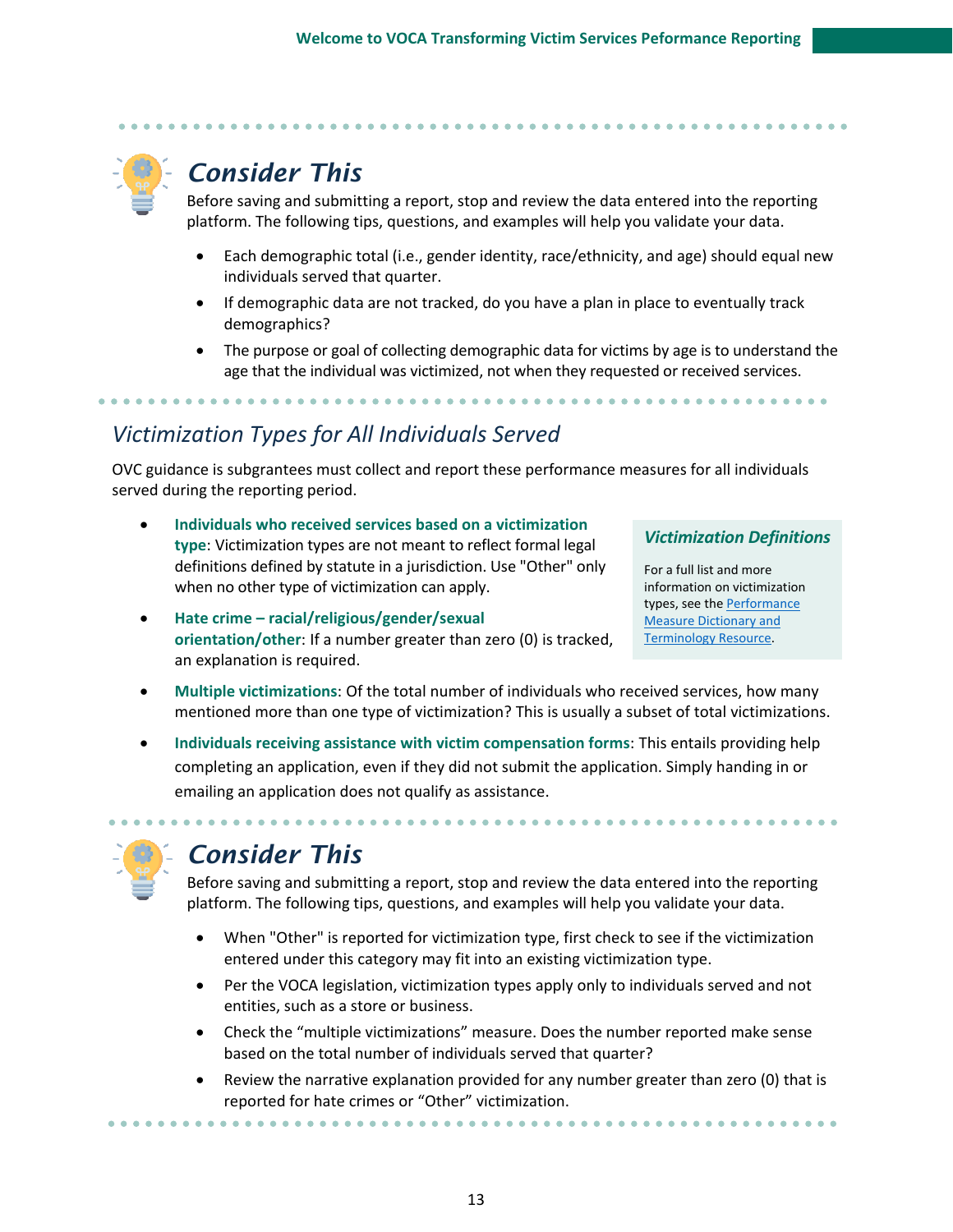### *Direct Services*

This section asks grantees to report two things—

- 1. The number of individuals who received services in each main service category.
- 2. The number of instances that each subcategory of service was provided.

A single client may receive multiple services and/or one or more several subcategories of services. The five main service categories are—

- 1. Information and referral services
- 2. Personal advocacy or accompaniment
- 3. Emotional support or safety services
- 4. Shelter or housing services
- 5. Criminal or civil justice system assistance

#### **Information and Referral Services**

• Contact the OVC PMT Helpdesk or TTA specialist to discuss the services best reported in this category.

#### **Personal Advocacy or Accompaniment Services**

- Law enforcement interview advocacy/accompaniment is listed in two categories so that agencies that provide only personal advocacy/accompaniment but not criminal or civil justice system assistance (or vice versa) will have the opportunity to report on that specific service.
- If an agency provides both categories of service, it should report on law enforcement interview advocacy/accompaniment only once, in whichever main service category best applies.

#### **Emotional Support or Safety Services**

- OVC understands that some services (e.g., support groups, group therapy) are typically not conducted with a single individual, that there are multiple people in attendance. For example, if one support group were conducted with five individuals, that service would be reported once in the subcategory because it was a single support group session. However, if a subgrantee conducted five support groups, it would be reported as five times, since that is the number of times the service was provided.
	- o As a second example, if five support groups were conducted with five people in attendance for each group, that would be reported as 25 victims served and five number of times that the support group was provided as a service.

#### **Shelter or Housing Services**

• The number of nights that shelter or housing is provided should be reported as the number of instances that the service was provided. For example, if one individual received 14 nights of emergency housing that would be reported as "1" for the number of individuals served and "14" for the number of times that emergency shelter or safe house was provided.

#### **Criminal or Civil Justice System Assistance**

• Non-medical child forensic exams that apply to legal proceedings may be reported under this category.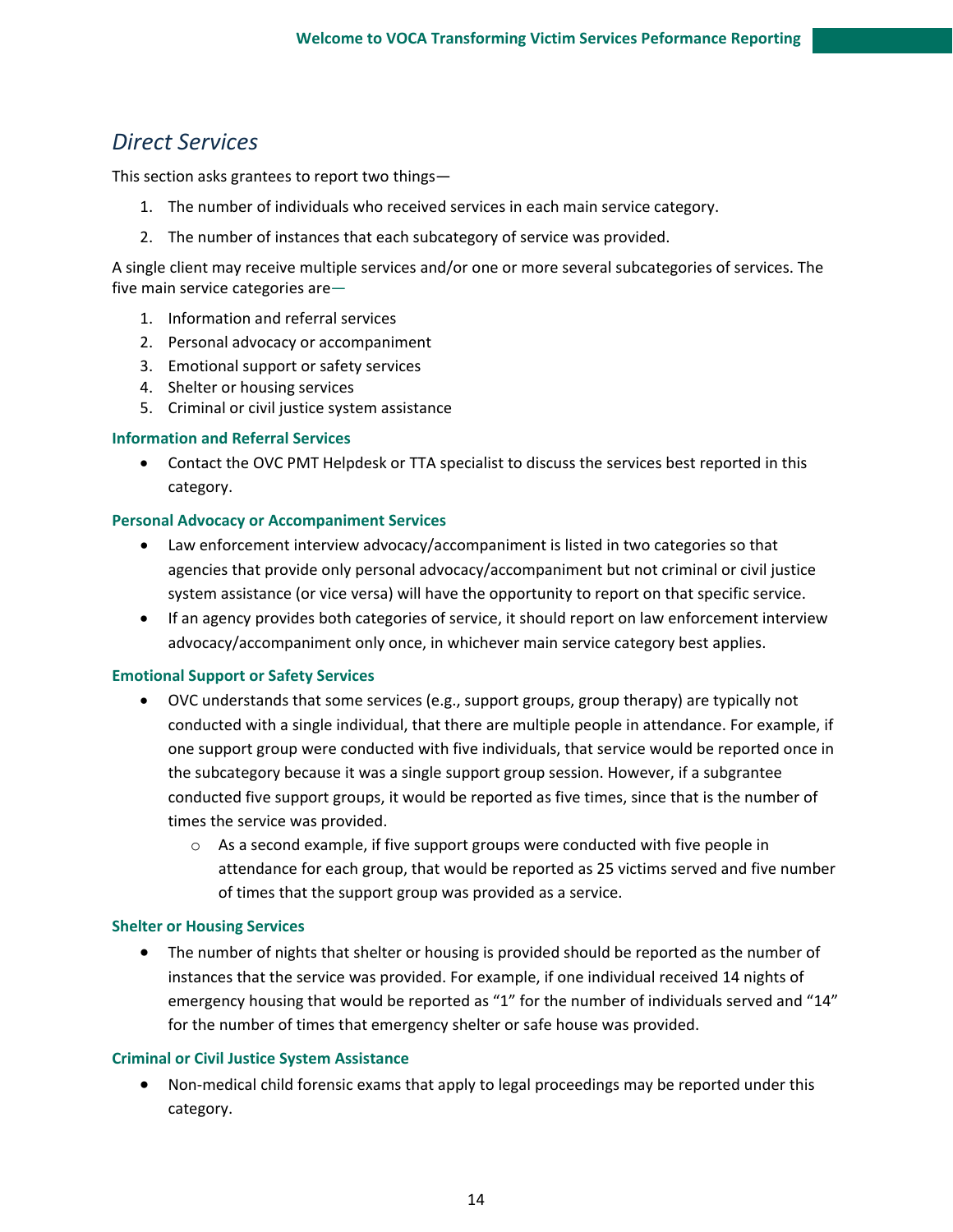• If there is a question about which subcategory to select, start by reviewing the award objectives and ensuring the service offered is included in the goals.



# *Consider This*

Before saving and submitting a report, stop and review the data entered into the reporting platform. The following tips, questions, and examples will help you validate your data.

- Note the numbers reported in the first two performance measures as your main point of reference.
- Did you report the number of victims receiving different categories of services? Within each category, how many times or instances was each subcategory of service provided?

# **Semiannual Report**

All TVS grantees will be expected to answer semiannual narrative questions twice a year. Semiannual narrative questions are required even if no grant activity was conducted during the period.

#### **Each semiannual report merges together two quarterly reports into one PDF.**

These performance measures are an opportunity to write out, in detail, all your activities in the previous 6 months and what you are working toward during the next 6 months. Answer these questions based on what you know at the time of reporting (not the whole program).

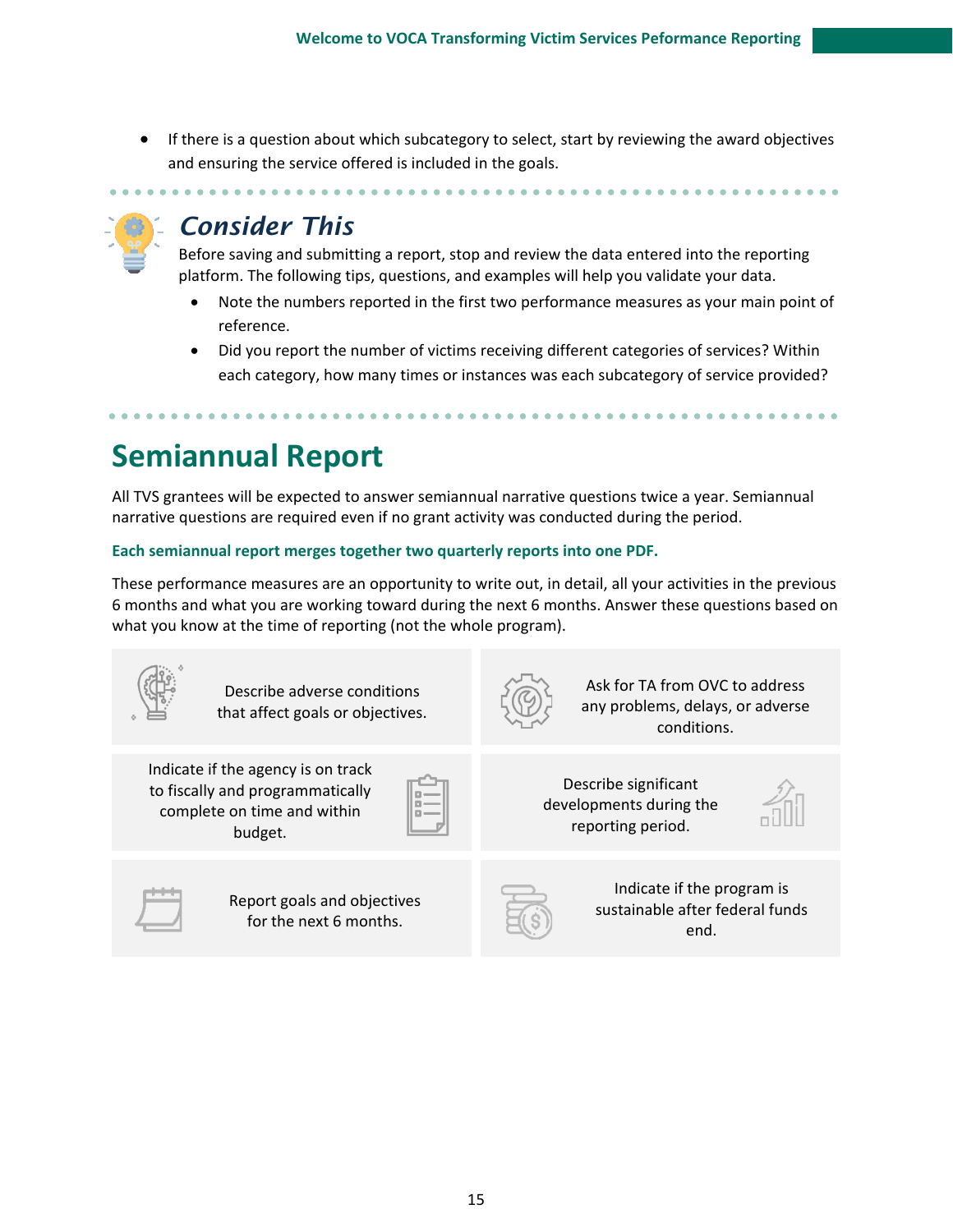

The semiannual report is a snapshot in time. The narrative questions are meant to draw the line between the baseline data and the two quarters of data. Consider reviewing the semiannual report with these questions—

- What do you hope to accomplish in the next 6 months?
- Review the data reported for the previous two quarters. Were there any increases or decreases? If so, explain why.
- Revaluate program goals semiannually to determine whether changes to program priorities and activities require updates.
- Use data to understand your progress and make course corrections as needed.

# **OVC Grantees Performance Management**

How do grantees ensure performance measure data is consistent, complete, and correct? Consider a larger performance management plan. Regardless of the internal OVC reporting platform or system you access, grantees see the same OVC performance measures. Therefore, it is important to consider the following when creating a plan—

# *Collect*

Review your organization's ability to save and access a system to collect OVC performance measure data securely.



- **Understand** how current OVC performance measures fit into the organization's data collection system, whether that is online or in a paper format.
- **Set up** training for anyone working on the award so that they better understand the assigned OVC performance measures.

#### **Helpful Resources: Data Collection**

- [Center for Victim Research Victim Services Performance Measure Data Visualization Tool for victim](https://victimresearch.org/tools-training/collecting-data/)  [service data](https://victimresearch.org/tools-training/collecting-data/)
- [TVS Victim Services Performance Measure Data Template Excel Sheet](http://ovcpmt.ojp.gov/documents/TVS_Victim%20Services_Question%20Bank_DataTemplate.xlsx)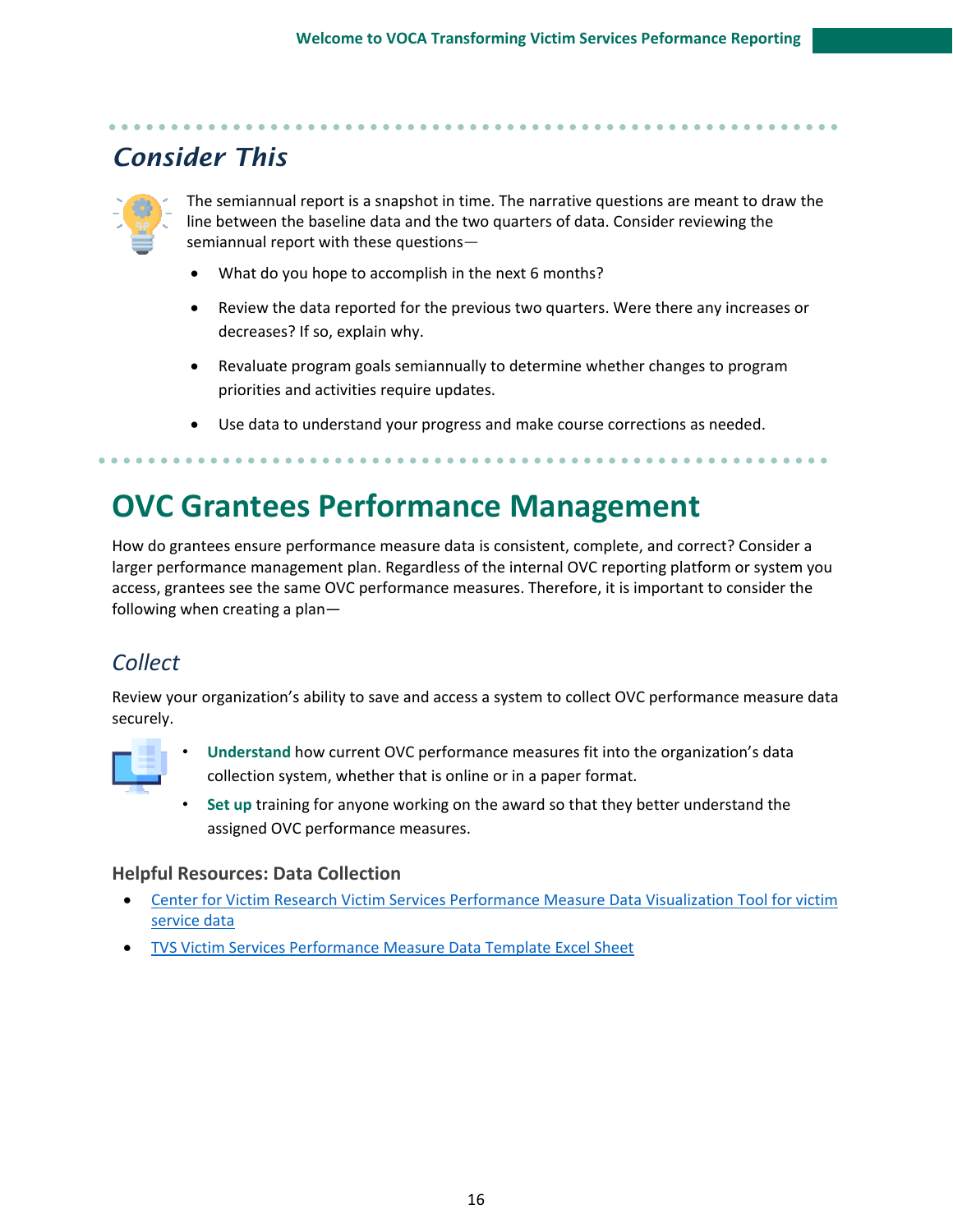### *Track – Document internal processes to create consistency in how the organization defines each measure for the award program.*



- **Compare** goals and objectives to performance measure data tracked for the OVC award(s) during training with the team.
- **Identify** individuals and backups who collect and report performance measure data.
- **Create and maintain** the same definitions of performance measure data to allow for accurate reporting to OVC in all future reports.

### **Helpful Resources: Dictionary and Terminology**

The [Office for Victims of Crime \(OVC\) Performance Measure Dictionary and Terminology](https://ovc.ojp.gov/sites/g/files/xyckuh226/files/media/document/performance-measure-dictionary.pdf) resource defines terms used as part of OVC's performance data collection efforts. This resource creates a single location to find definitions and examples of standardizes definitions for easier reporting.

### *Report – Understand reporting requirements for the OVC systems.*

- **Know your due dates.** If the award has subgrantees, request their performance measure data well before the OVC deadline. Prime grantees are responsible for verifying all subgrantee data.
- **Gain system access**, especially for various awards.
- **Input** the correct data for quarterly and annual reports.

#### **Helpful Resources: Data Reporting**

- [TVS Subgrantee Only Performance Measures Fillable PDF](https://ovcpmt.ojp.gov/documents/TVS%20Questionnaire_Subgrantee%20Only%20Fillable%20PDF.pdf)
- TVS [PMT User Guide for Grantees](https://ovc.ojp.gov/sites/g/files/xyckuh226/files/media/document/tvs-performance-measurement-tool-user-guide.pdf) assists grantees in completing and submitting accurate reports

# *Analyze – Set up internal checks for usability of performance measure data in future funding applications or when reviewing OVC reports.*



- **Clarify** and **update** data in response to inquiries from OVC grant manager.
- **Showcase** the program using OVC performance measure data on individuals served and services provided.
- **Verify** data tracked and entered in an OVC reporting system for reasonableness and validation against key measures.

#### **Helpful Resources: Subgrantee Data**

[Performance Management Collecting and Reporting Your Subgrantee Data webinar](https://ovc.ojp.gov/funding/performance-measures/transforming-victim-services#1qrli) provides information on both grantee and subgrantee responsibilities for reporting, describes collaborative activities for data collection with a subgrantee, and explain how to review subgrantee semiannual reports.